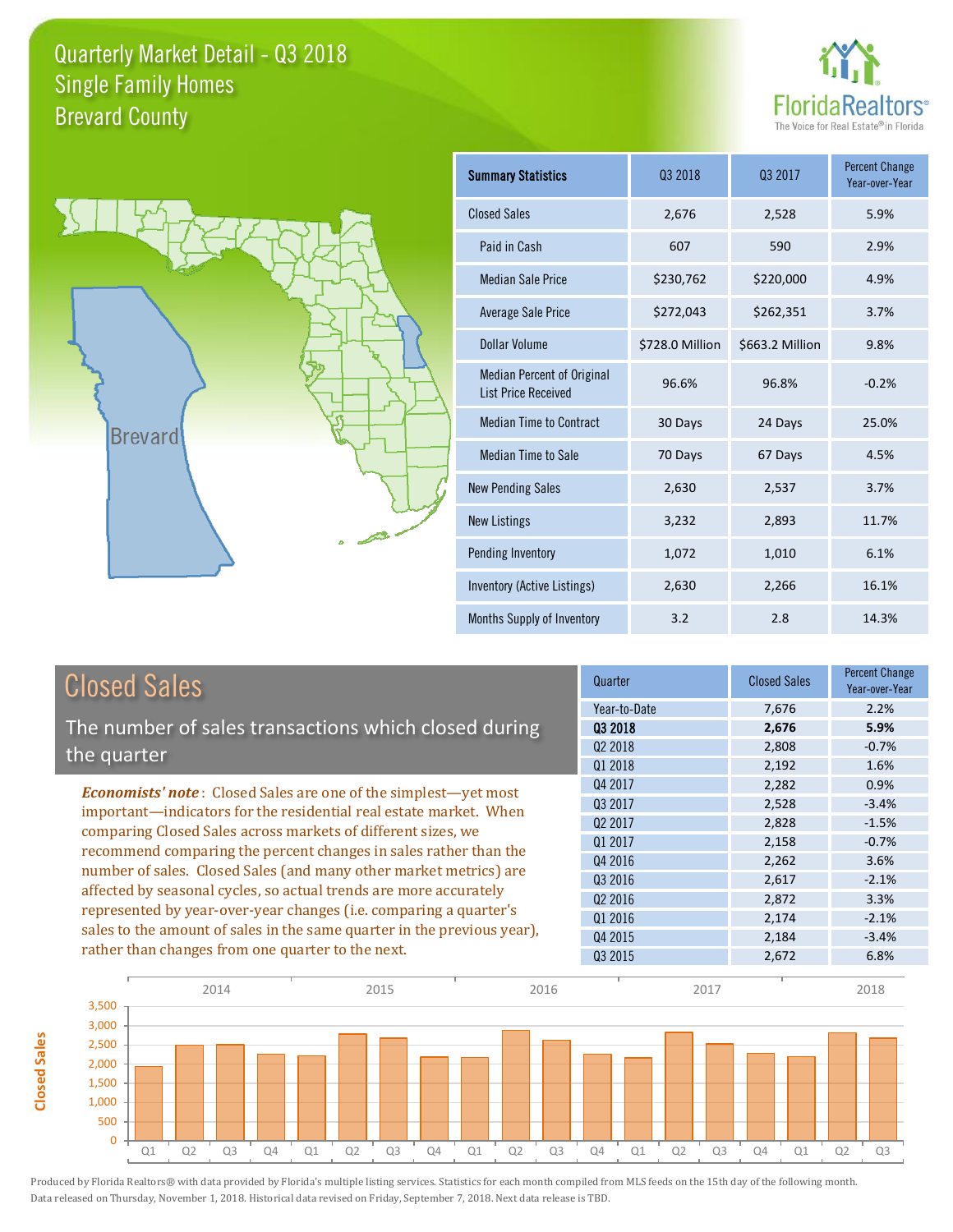

| Cash Sales                                                                     | Quarter             | <b>Cash Sales</b> | <b>Percent Change</b><br>Year-over-Year |
|--------------------------------------------------------------------------------|---------------------|-------------------|-----------------------------------------|
|                                                                                | Year-to-Date        | 1,743             | $-7.7%$                                 |
| The number of Closed Sales during the quarter in                               | 03 2018             | 607               | 2.9%                                    |
|                                                                                | 02 2018             | 579               | $-11.2%$                                |
| which buyers exclusively paid in cash                                          | Q1 2018             | 557               | $-13.9%$                                |
|                                                                                | Q4 2017             | 540               | $-10.6%$                                |
|                                                                                | 03 2017             | 590               | $-11.7%$                                |
| <b>Economists' note:</b> Cash Sales can be a useful indicator of the extent to | Q <sub>2</sub> 2017 | 652               | $-20.5%$                                |
| which investors are participating in the market. Why? Investors are            | Q1 2017             | 647               | $-15.2%$                                |
| far more likely to have the funds to purchase a home available up front,       | Q4 2016             | 604               | $-21.1%$                                |
| whereas the typical homebuyer requires a mortgage or some other                | Q3 2016             | 668               | $-26.5%$                                |
| form of financing. There are, of course, many possible exceptions, so          | Q <sub>2</sub> 2016 | 820               | $-13.7%$                                |
| this statistic should be interpreted with care.                                | Q1 2016             | 763               | $-15.5%$                                |
|                                                                                | Q4 2015             | 766               | $-17.1%$                                |
|                                                                                | Q3 2015             | 909               | $-8.6%$                                 |
| 2011<br>2015<br>201C                                                           | 2017                |                   | 2010                                    |



# Cash Sales as a Percentage of Closed Sales

The percentage of Closed Sales during the quarter which were Cash Sales

*Economists' note* : This statistic is simply another way of viewing Cash Sales. The remaining percentages of Closed Sales (i.e. those not paid fully in cash) each quarter involved some sort of financing, such as mortgages, owner/seller financing, assumed loans, etc.

| Quarter             | <b>Percent of Closed</b><br>Sales Paid in Cash | <b>Percent Change</b><br>Year-over-Year |
|---------------------|------------------------------------------------|-----------------------------------------|
| Year-to-Date        | 22.7%                                          | $-9.6%$                                 |
| 03 2018             | 22.7%                                          | $-2.6%$                                 |
| Q <sub>2</sub> 2018 | 20.6%                                          | $-10.8%$                                |
| 01 2018             | 25.4%                                          | $-15.3%$                                |
| Q4 2017             | 23.7%                                          | $-11.2%$                                |
| 03 2017             | 23.3%                                          | $-8.6%$                                 |
| Q <sub>2</sub> 2017 | 23.1%                                          | $-19.2%$                                |
| 01 2017             | 30.0%                                          | $-14.5%$                                |
| Q4 2016             | 26.7%                                          | $-23.9%$                                |
| 03 2016             | 25.5%                                          | $-25.0%$                                |
| Q <sub>2</sub> 2016 | 28.6%                                          | $-16.4%$                                |
| 01 2016             | 35.1%                                          | $-13.8%$                                |
| Q4 2015             | 35.1%                                          | $-14.0%$                                |
| Q3 2015             | 34.0%                                          | $-14.4%$                                |
|                     |                                                |                                         |

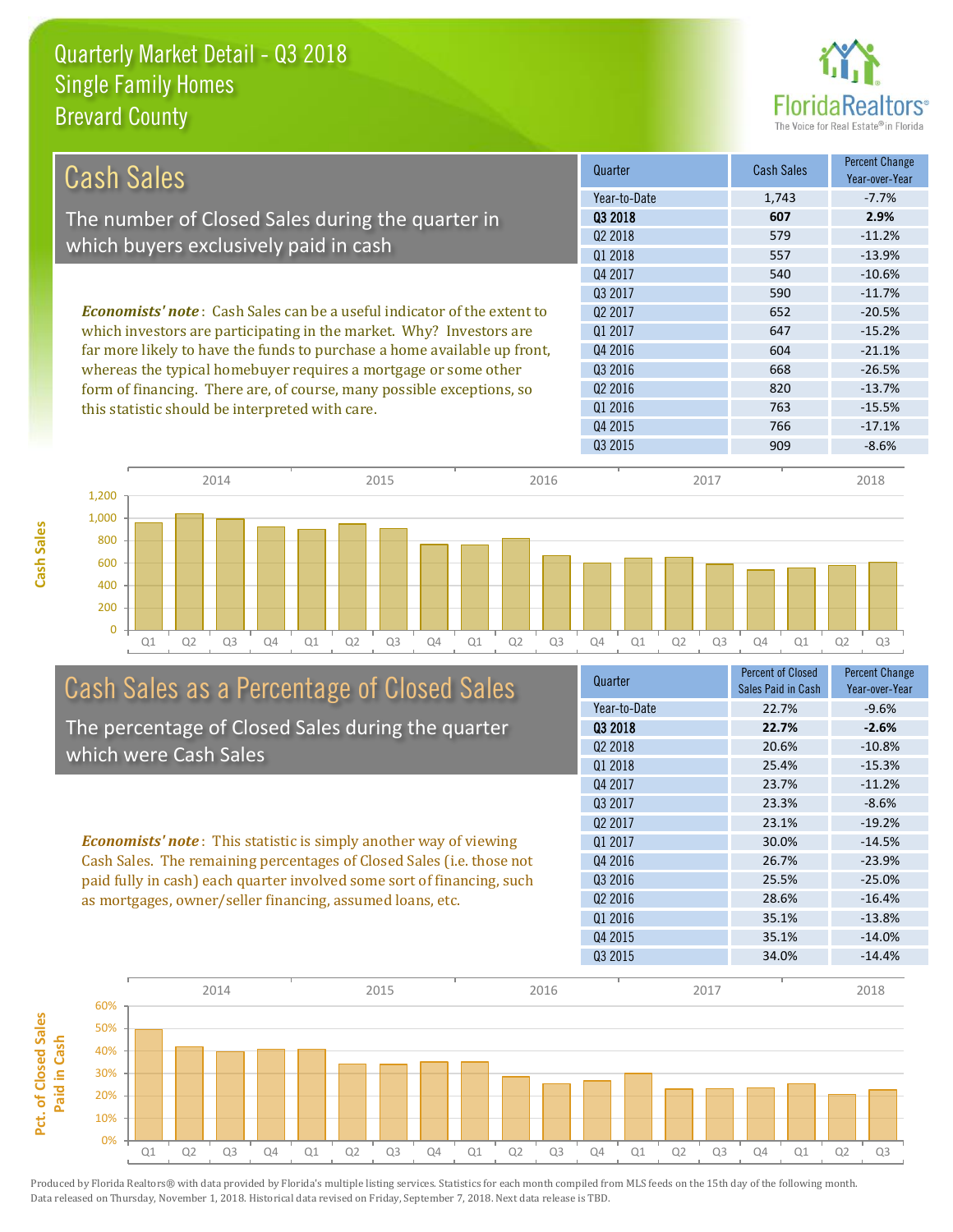

#### Quarter Median Sale Price Percent Change Year-over-Year Q3 2018 **\$230,762 4.9%** Year-to-Date \$229,000 9.0% Q4 2016 **\$190,000** 15.2% Q2 2018 \$226,384 7.3% Q1 2018 **\$226,323** 15.3% Q2 2017 \$211,000 14.1% Q1 2017 \$196,250 16.1% Q4 2017 **\$215,575** 13.5% Q3 2017 \$220,000 11.7% Q3 2016 \$196,950 18.6% Q2 2016 \$185,000 12.1% Q1 2016 **\$169,000** 16.4% Q4 2015 \$165,000 19.6% Q3 2015 \$166,000 14.5% *Economists' note* : Median Sale Price is our preferred summary statistic for price activity because, unlike Average Sale Price, Median Sale Price is not sensitive to high sale prices for small numbers of homes that may not be characteristic of the market area. Keep in mind that median price trends over time are not always solely caused by changes in the general value of local real estate. Median sale price only reflects the values of the homes that *sold* each quarter, and the mix of the types of homes that sell can change over time. Median Sale Price The median sale price reported for the quarter (i.e. 50% of sales were above and 50% of sales were below)



### Average Sale Price

The average sale price reported for the quarter (i.e. total sales in dollars divided by the number of sales)

*Economists' note* : Usually, we prefer Median Sale Price over Average Sale Price as a summary statistic for home prices. However, Average Sale Price does have its uses—particularly when it is analyzed alongside the Median Sale Price. For one, the relative difference between the two statistics can provide some insight into the market for higher-end homes in an area.

| Quarter             | <b>Average Sale Price</b> | <b>Percent Change</b><br>Year-over-Year |
|---------------------|---------------------------|-----------------------------------------|
| Year-to-Date        | \$272,319                 | 7.9%                                    |
| 03 2018             | \$272,043                 | 3.7%                                    |
| 02 2018             | \$272,777                 | 8.6%                                    |
| Q1 2018             | \$272,070                 | 12.4%                                   |
| Q4 2017             | \$257,888                 | 12.3%                                   |
| Q3 2017             | \$262,351                 | 10.5%                                   |
| Q <sub>2</sub> 2017 | \$251,191                 | 12.4%                                   |
| Q1 2017             | \$242,090                 | 17.6%                                   |
| Q4 2016             | \$229,585                 | 10.7%                                   |
| Q3 2016             | \$237,472                 | 15.8%                                   |
| Q <sub>2</sub> 2016 | \$223,503                 | 11.4%                                   |
| Q1 2016             | \$205,896                 | 9.4%                                    |
| Q4 2015             | \$207,383                 | 18.4%                                   |
| Q3 2015             | \$205,112                 | 16.6%                                   |



Average Sale Price **Average Sale Price**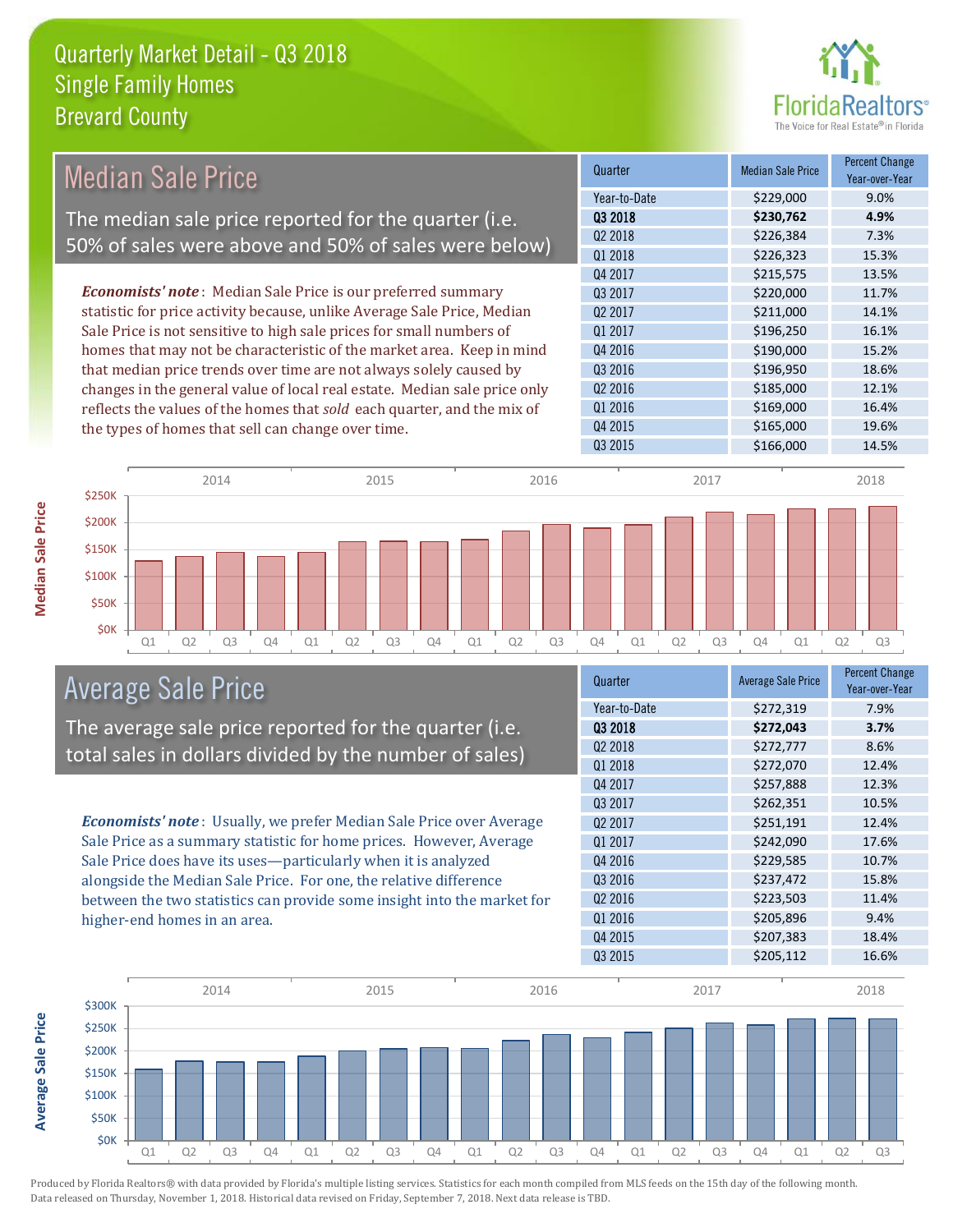

| Dollar Volume                                                               | Quarter             | <b>Dollar Volume</b> | <b>Percent Change</b><br>Year-over-Year |
|-----------------------------------------------------------------------------|---------------------|----------------------|-----------------------------------------|
|                                                                             | Year-to-Date        | \$2.1 Billion        | 10.2%                                   |
| The sum of the sale prices for all sales which closed                       | 03 2018             | \$728.0 Million      | 9.8%                                    |
| during the quarter                                                          | Q <sub>2</sub> 2018 | \$766.0 Million      | 7.8%                                    |
|                                                                             | Q1 2018             | \$596.4 Million      | 14.2%                                   |
|                                                                             | Q4 2017             | \$588.5 Million      | 13.3%                                   |
| <b>Economists' note:</b> Dollar Volume is simply the sum of all sale prices | Q3 2017             | \$663.2 Million      | 6.7%                                    |
| in a given time period, and can quickly be calculated by multiplying        | Q <sub>2</sub> 2017 | \$710.4 Million      | 10.7%                                   |
| Closed Sales by Average Sale Price. It is a strong indicator of the health  | Q1 2017             | \$522.4 Million      | 16.7%                                   |
| of the real estate industry in a market, and is of particular interest to   | Q4 2016             | \$519.3 Million      | 14.7%                                   |
| real estate professionals, investors, analysts, and government agencies.    | Q3 2016             | \$621.5 Million      | 13.4%                                   |
| Potential home sellers and home buyers, on the other hand, will likely      | Q <sub>2</sub> 2016 | \$641.9 Million      | 15.1%                                   |
| be better served by paying attention to trends in the two components        | Q1 2016             | \$447.6 Million      | 7.2%                                    |
| of Dollar Volume (i.e. sales and prices) individually.                      | Q4 2015             | \$452.9 Million      | 14.3%                                   |



Median Percent of Original List Price Received The median of the sale price (as a percentage of the original list price) across all properties selling during the quarter

*Economists' note* : The Median Percent of Original List Price Received is useful as an indicator of market recovery, since it typically rises as buyers realize that the market may be moving away from them and they need to match the selling price (or better it) in order to get a contract on the house. This is usually the last measure to indicate a market has shifted from down to up, so it is what we would call a *lagging* indicator.

| Quarter             | Med. Pct. of Orig.<br><b>List Price Received</b> | <b>Percent Change</b><br>Year-over-Year |
|---------------------|--------------------------------------------------|-----------------------------------------|
| Year-to-Date        | 96.6%                                            | $-0.1%$                                 |
| 03 2018             | 96.6%                                            | $-0.2%$                                 |
| Q <sub>2</sub> 2018 | 96.8%                                            | $-0.3%$                                 |
| Q1 2018             | 96.3%                                            | 0.4%                                    |
| Q4 2017             | 96.5%                                            | 0.2%                                    |
| 03 2017             | 96.8%                                            | 0.3%                                    |
| Q <sub>2</sub> 2017 | 97.1%                                            | 0.7%                                    |
| 01 2017             | 95.9%                                            | 0.1%                                    |
| Q4 2016             | 96.3%                                            | 0.5%                                    |
| Q3 2016             | 96.5%                                            | 0.3%                                    |
| Q <sub>2</sub> 2016 | 96.4%                                            | 0.6%                                    |
| Q1 2016             | 95.8%                                            | 0.9%                                    |
| Q4 2015             | 95.8%                                            | 0.7%                                    |
| Q3 2015             | 96.2%                                            | 1.7%                                    |

Q3 2015 **\$548.1 Million 24.6%** 

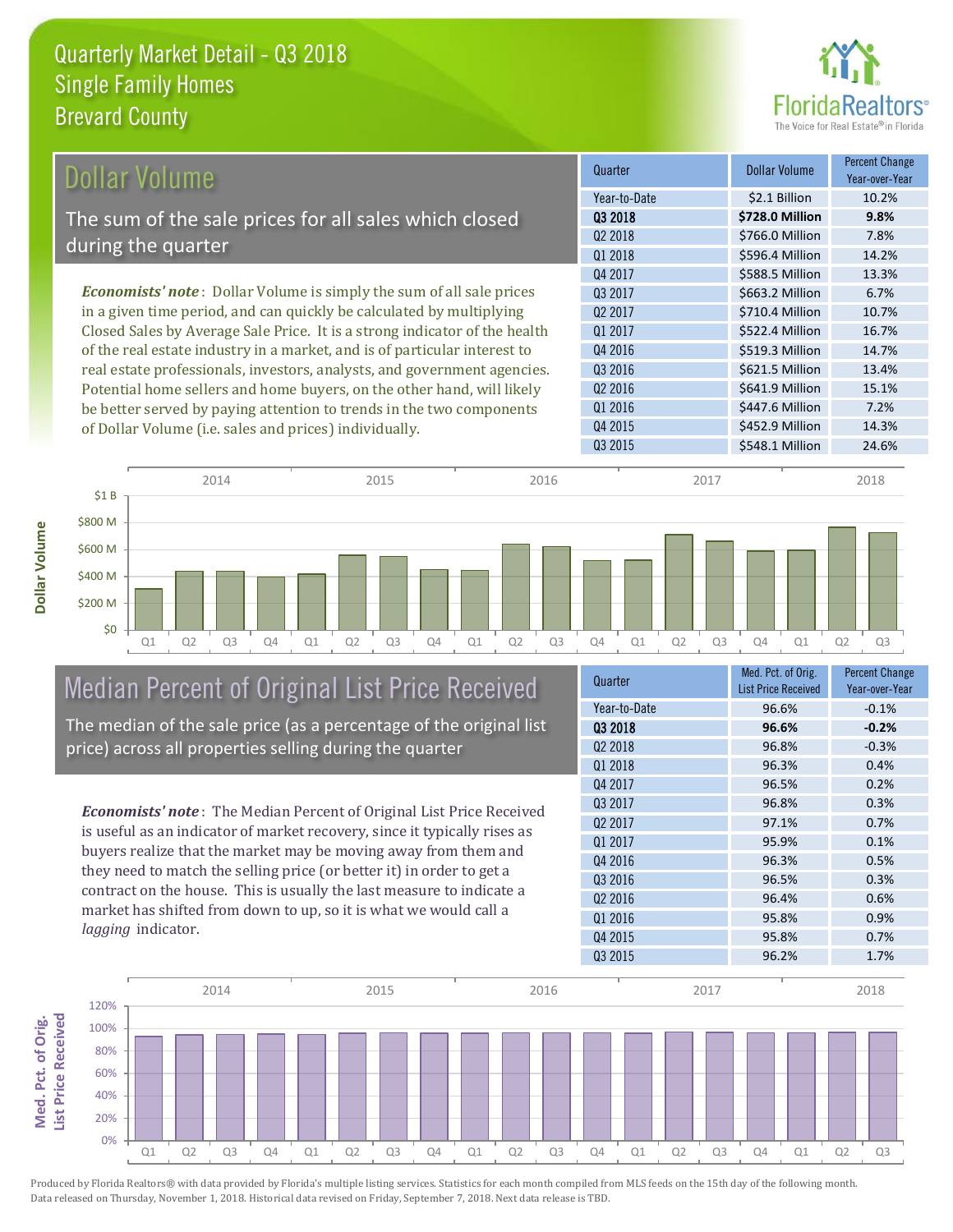

#### **Quarter Median Time to Redistribution** Median Time to Research **Contract** Percent Change Q1 2018 *Economists' note* : Like Time to Sale, Time to Contract is a measure of the length of the home selling process calculated for sales which closed during the quarter. The difference is that Time to Contract measures Median Time to Contract The median number of days between the listing date and contract date for all Closed Sales during the quarter

the number of days between the initial listing of a property and the signing of the contract which eventually led to the closing of the sale. When the gap between Median Time to Contract and Median Time to Sale grows, it is usually a sign of longer closing times and/or declining numbers of cash sales.





|    |    |    | 2014 |    |    |                | 2015           |    |    |    | 2016           |    |    |    | 2017           |    |    |    | 2018           |
|----|----|----|------|----|----|----------------|----------------|----|----|----|----------------|----|----|----|----------------|----|----|----|----------------|
| 70 |    |    |      |    |    |                |                |    |    |    |                |    |    |    |                |    |    |    |                |
| 60 |    |    |      |    |    |                |                |    |    |    |                |    |    |    |                |    |    |    |                |
|    |    |    |      |    |    |                |                |    |    |    |                |    |    |    |                |    |    |    |                |
| 50 |    |    |      |    |    |                |                |    |    |    |                |    |    |    |                |    |    |    |                |
| 40 |    |    |      |    |    |                |                |    |    |    |                |    |    |    |                |    |    |    |                |
| 30 |    |    |      |    |    |                |                |    |    |    |                |    |    |    |                |    |    |    |                |
|    |    |    |      |    |    |                |                |    |    |    |                |    |    |    |                |    |    |    |                |
| 20 |    |    |      |    |    |                |                |    |    |    |                |    |    |    |                |    |    |    |                |
| 10 |    |    |      |    |    |                |                |    |    |    |                |    |    |    |                |    |    |    |                |
|    |    |    |      |    |    |                |                |    |    |    |                |    |    |    |                |    |    |    |                |
|    | Q1 | Q2 | Q3   | Q4 | Q1 | Q <sub>2</sub> | Q <sub>3</sub> | Q4 | Q1 | Q2 | Q <sub>3</sub> | Q4 | Q1 | Q2 | Q <sub>3</sub> | Q4 | Q1 | Q2 | Q <sub>3</sub> |

## Median Time to Sale

The median number of days between the listing date and closing date for all Closed Sales during the quarter

*Economists' note* : Time to Sale is a measure of the length of the home selling process, calculated as the number of days between the initial listing of a property and the closing of the sale. *Median* Time to Sale is the amount of time the "middle" property selling this month was on the market. That is, 50% of homes selling this month took *less* time to sell, and 50% of homes took *more* time to sell. Median Time to Sale gives a more accurate picture than Average Time to Sale, which can be skewed upward by small numbers of properties taking an abnormally long time to sell.

| Quarter             | <b>Median Time to Sale</b> | <b>Percent Change</b><br>Year-over-Year |
|---------------------|----------------------------|-----------------------------------------|
| Year-to-Date        | 71 Days                    | 2.9%                                    |
| Q3 2018             | 70 Days                    | 4.5%                                    |
| Q <sub>2</sub> 2018 | 67 Days                    | 3.1%                                    |
| Q1 2018             | 77 Days                    | 0.0%                                    |
| Q4 2017             | 74 Days                    | 0.0%                                    |
| Q3 2017             | 67 Days                    | $-6.9%$                                 |
| 02 2017             | 65 Days                    | $-13.3%$                                |
| Q1 2017             | 77 Days                    | $-6.1%$                                 |
| Q4 2016             | 74 Days                    | $-2.6%$                                 |
| Q3 2016             | 72 Days                    | $-2.7%$                                 |
| 02 2016             | 75 Days                    | $-6.3%$                                 |
| Q1 2016             | 82 Days                    | $-6.8%$                                 |
| Q4 2015             | 76 Days                    | $-7.3%$                                 |
| Q3 2015             | 74 Days                    | $-15.9%$                                |

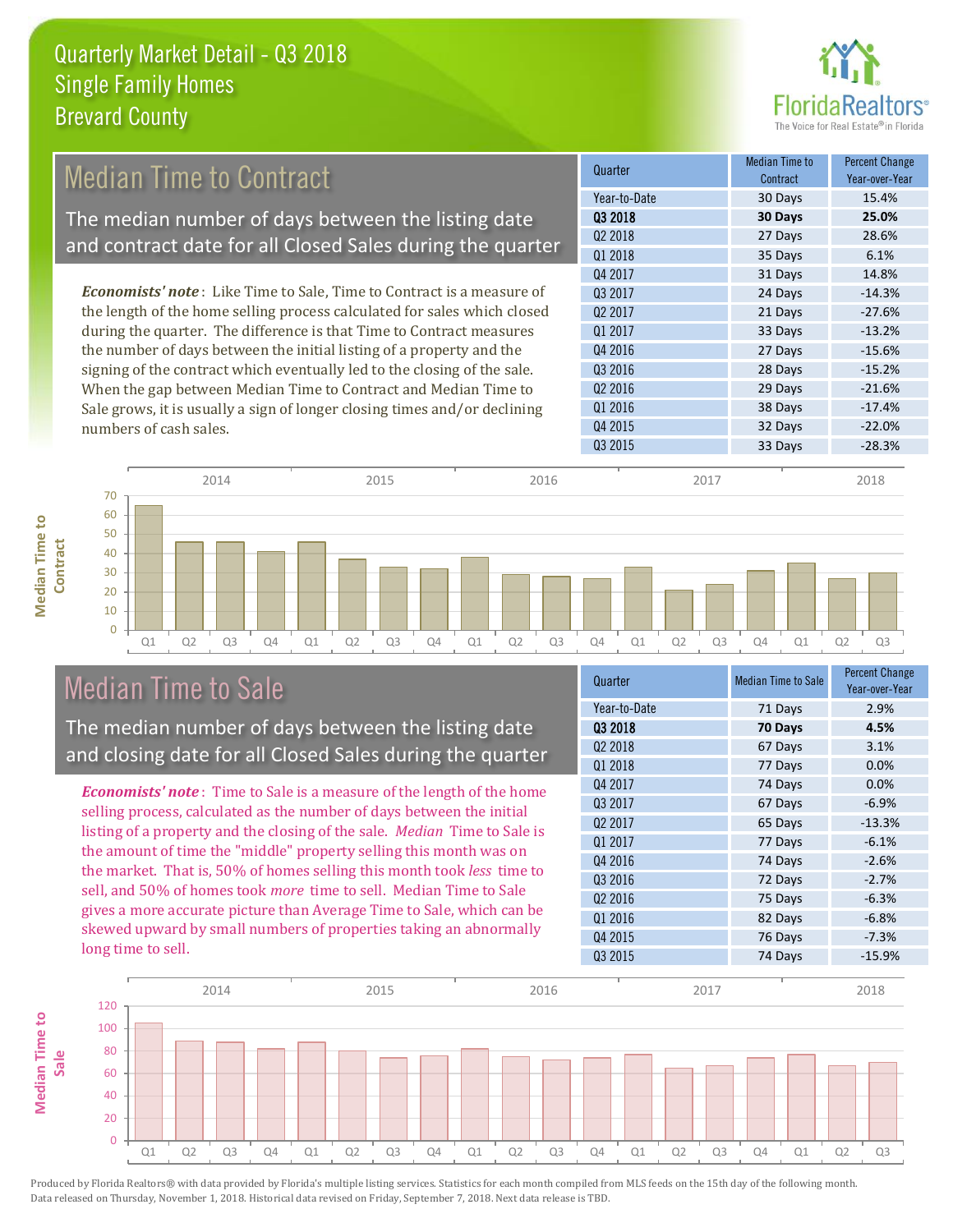

| <b>New Pending Sales</b>                                                      | Quarter             | <b>New Pending Sales</b> | <b>Percent Change</b><br>Year-over-Year |
|-------------------------------------------------------------------------------|---------------------|--------------------------|-----------------------------------------|
|                                                                               | Year-to-Date        | 8,540                    | 1.7%                                    |
| The number of listed properties that went under                               | 03 2018             | 2,630                    | 3.7%                                    |
|                                                                               | Q <sub>2</sub> 2018 | 3,051                    | 0.9%                                    |
| contract during the quarter                                                   | Q1 2018             | 2,859                    | 0.9%                                    |
|                                                                               | Q4 2017             | 2,305                    | 17.1%                                   |
| <b>Economists' note:</b> Because of the typical length of time it takes for a | 03 2017             | 2,537                    | $-9.6%$                                 |
| sale to close, economists consider Pending Sales to be a decent               | Q <sub>2</sub> 2017 | 3,024                    | 8.7%                                    |
| indicator of potential future Closed Sales. It is important to bear in        | Q1 2017             | 2,834                    | $-2.7%$                                 |
| mind, however, that not all Pending Sales will be closed successfully.        | Q4 2016             | 1,969                    | $-14.0%$                                |
| So, the effectiveness of Pending Sales as a future indicator of Closed        | Q3 2016             | 2,807                    | 2.7%                                    |
| Sales is susceptible to changes in market conditions such as the              | Q <sub>2</sub> 2016 | 2,783                    | $-9.3%$                                 |
| availability of financing for homebuyers and the inventory of                 | Q1 2016             | 2,913                    | $-0.4%$                                 |
| distressed properties for sale.                                               | Q4 2015             | 2,290                    | 16.4%                                   |



### New Listings The number of properties put onto the market during the quarter

*Economists' note* : New Listings tend to rise in delayed response to increasing prices, so they are often seen as a lagging indicator of market health. As prices rise, potential sellers raise their estimations of value—and in the most recent cycle, rising prices have freed up many potential sellers who were previously underwater on their mortgages. Note that in our calculations, we take care to not include properties that were recently taken off the market and quickly relisted, since these are not really *new* listings.

| Quarter             | <b>New Listings</b> | <b>Percent Change</b><br>Year-over-Year |
|---------------------|---------------------|-----------------------------------------|
| Year-to-Date        | 10,192              | 6.9%                                    |
| 03 2018             | 3,232               | 11.7%                                   |
| 02 2018             | 3,631               | 5.3%                                    |
| Q1 2018             | 3,329               | 4.1%                                    |
| Q4 2017             | 2,561               | 5.3%                                    |
| Q3 2017             | 2,893               | 1.3%                                    |
| Q <sub>2</sub> 2017 | 3,448               | 5.6%                                    |
| 01 2017             | 3,197               | 4.6%                                    |
| Q4 2016             | 2,432               | $-7.7%$                                 |
| Q3 2016             | 2,857               | 2.1%                                    |
| Q <sub>2</sub> 2016 | 3,266               | 4.3%                                    |
| Q1 2016             | 3,055               | 1.1%                                    |
| Q4 2015             | 2,635               | 6.3%                                    |
| Q3 2015             | 2,798               | $-0.1%$                                 |

 $Q3 2015$  2,732 -0.6%



**New Listings**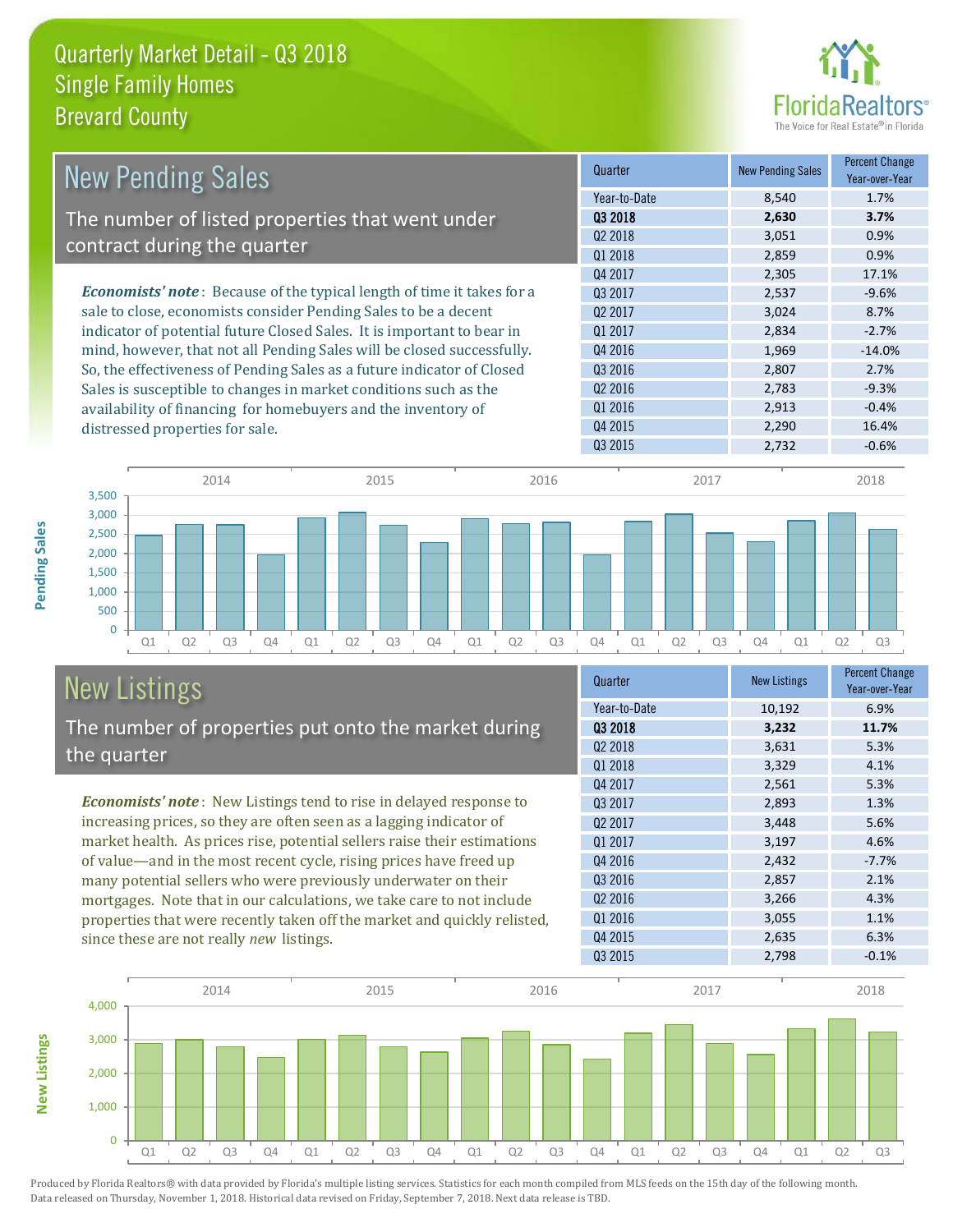

| <b>Inventory (Active Listings)</b>                                           | Quarter             | Inventory | <b>Percent Change</b><br>Year-over-Year |
|------------------------------------------------------------------------------|---------------------|-----------|-----------------------------------------|
|                                                                              | YTD (Monthly Avg)   | 2,474     | 14.4%                                   |
| The number of property listings active at the end of                         | 03 2018             | 2,630     | 16.1%                                   |
|                                                                              | Q <sub>2</sub> 2018 | 2,517     | 12.3%                                   |
| the quarter                                                                  | 01 2018             | 2,330     | 14.7%                                   |
|                                                                              | Q4 2017             | 2,166     | 8.2%                                    |
| <b>Economists' note</b> : There are a number of ways to define and calculate | 03 2017             | 2,266     | 12.2%                                   |
| Inventory. Our method is to simply count the number of active listings       | 02 2017             | 2,242     | 2.4%                                    |
| on the last day of the quarter, and hold this number to compare with         | 01 2017             | 2,032     | $-8.9%$                                 |
| the same quarter the following year. Inventory rises when New                | Q4 2016             | 2,002     | $-13.0\%$                               |
| Listings are outpacing the number of listings that go off-market             | Q3 2016             | 2,019     | $-7.2%$                                 |
| (regardless of whether they actually sell). Likewise, it falls when New      | Q <sub>2</sub> 2016 | 2,189     | $-5.5%$                                 |
| Listings aren't keening un with the rate at which homes are going off-       | 01 2016             | 2,231     | $-2.5%$                                 |



## Months Supply of Inventory

An estimate of the number of months it will take to deplete the current Inventory given recent sales rates

Listings aren't keeping up with the rate at which homes are going off-

*Economists' note* : MSI is a useful indicator of market conditions. The benchmark for a balanced market (favoring neither buyer nor seller) is 5.5 months of inventory. Anything higher is traditionally a buyers' market, and anything lower is a sellers' market. There is no single accepted way of calculating MSI. A common method is to divide current Inventory by the most recent month's Closed Sales count, but this count is a usually poor predictor of future Closed Sales due to seasonal cycles. To eliminate seasonal effects, we use the 12-month average of monthly Closed Sales instead.

| Quarter                  | <b>Months Supply</b> | <b>Percent Change</b><br>Year-over-Year |
|--------------------------|----------------------|-----------------------------------------|
| <b>YTD (Monthly Avg)</b> | 3.0                  | 15.4%                                   |
| 03 2018                  | 3.2                  | 14.3%                                   |
| Q <sub>2</sub> 2018      | 3.1                  | 14.8%                                   |
| Q1 2018                  | 2.8                  | 12.0%                                   |
| Q4 2017                  | 2.7                  | 12.5%                                   |
| Q3 2017                  | 2.8                  | 12.0%                                   |
| Q <sub>2</sub> 2017      | 2.7                  | 0.0%                                    |
| Q1 2017                  | 2.5                  | $-7.4%$                                 |
| Q4 2016                  | 2.4                  | $-14.3%$                                |
| Q3 2016                  | 2.5                  | $-3.8%$                                 |
| 02 2016                  | 2.7                  | $-3.6%$                                 |
| Q1 2016                  | 2.7                  | $-6.9%$                                 |
| Q4 2015                  | 2.8                  | $-12.5%$                                |
| Q3 2015                  | 2.6                  | $-25.7%$                                |

Q4 2015 2,301 -6.1%



Produced by Florida Realtors® with data provided by Florida's multiple listing services. Statistics for each month compiled from MLS feeds on the 15th day of the following month. Data released on Thursday, November 1, 2018. Historical data revised on Friday, September 7, 2018. Next data release is TBD.

market.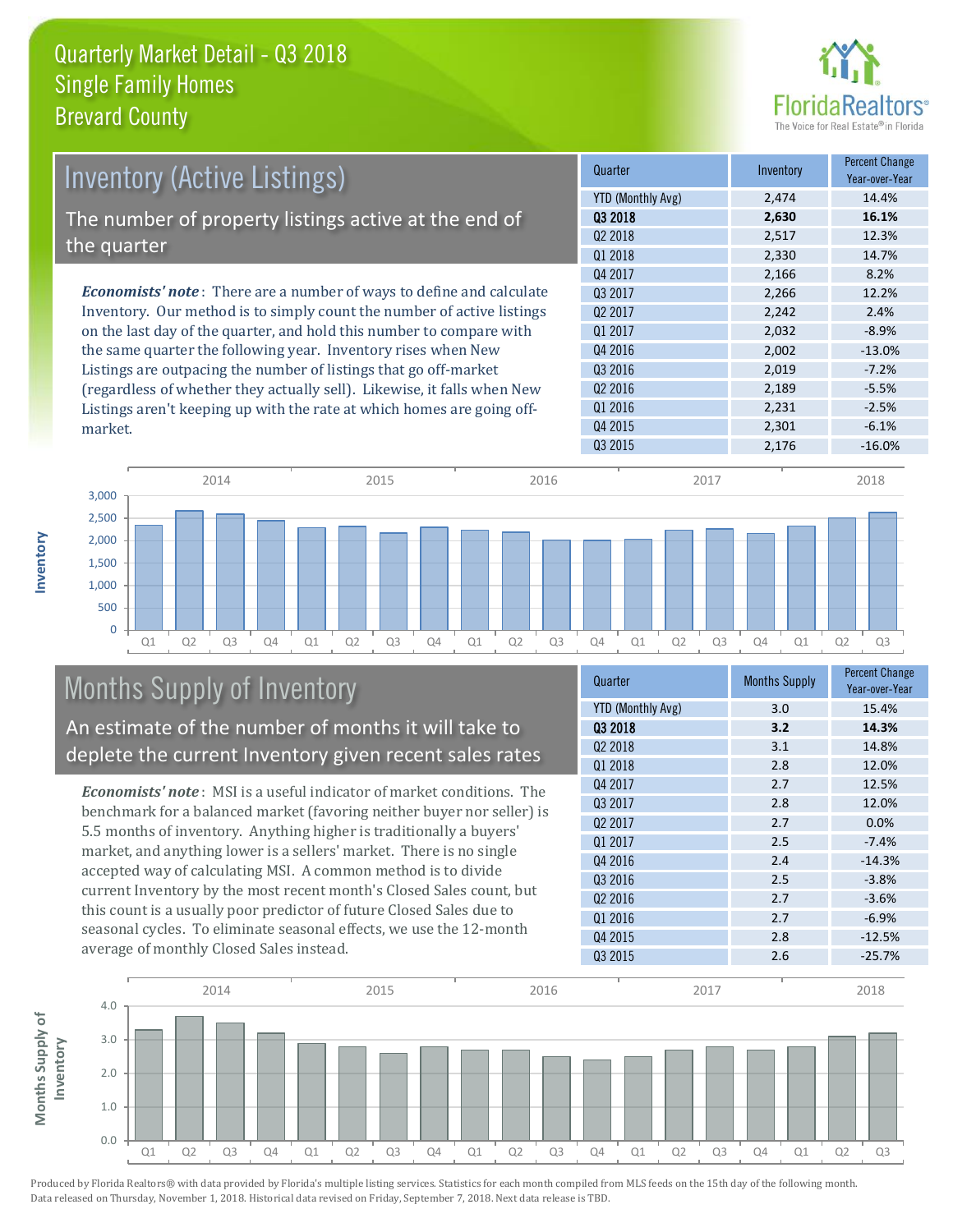rather than changes from one quarter to the next.



#### *Economists' note:* Closed Sales are one of the simplest—yet most important—indicators for the residential real estate market. When comparing Closed Sales across markets of different sizes, we recommend comparing the percent changes in sales rather than the number of sales. Closed Sales (and many other market metrics) are affected by seasonal cycles, so actual trends are more accurately represented by year-over-year changes (i.e. comparing a quarter's sales to the amount of sales in the same quarter in the previous year), \$250,000 - \$299,999 401 21.9% \$300,000 - \$399,999 413 19.4% \$400,000 - \$599,999 278 16.8% \$600,000 - \$999,999 74 23.3% \$150,000 - \$199,999 621 5.6% \$200,000 - \$249,999 478 12.7% \$100,000 - \$149,999 304 -20.2% Sale Price Closed Sales Percent Change Year-over-Year Less than \$50,000 7 7 -63.2% \$50,000 - \$99,999 76 -33.3% Closed Sales by Sale Price The number of sales transactions which closed during the quarter



### Median Time to Contract by Sale Price The median number of days between the listing date and contract date for all Closed Sales during the quarter

*Economists' note* : Like Time to Sale, Time to Contract is a measure of the length of the home selling process calculated for sales which closed during the quarter. The difference is that Time to Contract measures the number of days between the initial listing of a property and the signing of the contract which eventually led to the closing of the sale. When the gap between Median Time to Contract and Median Time to Sale grows, it is usually a sign of longer closing times and/or declining numbers of cash sales.

| Sale Price            | <b>Median Time to</b><br>Contract | <b>Percent Change</b><br>Year-over-Year |
|-----------------------|-----------------------------------|-----------------------------------------|
| Less than \$50,000    | 11 Days                           | $-54.2%$                                |
| $$50,000 - $99,999$   | 34 Days                           | 100.0%                                  |
| $$100,000 - $149,999$ | 17 Days                           | 13.3%                                   |
| $$150,000 - $199,999$ | 22 Days                           | 15.8%                                   |
| \$200,000 - \$249,999 | 31 Days                           | 14.8%                                   |
| \$250,000 - \$299,999 | 31 Days                           | 24.0%                                   |
| \$300,000 - \$399,999 | 39 Days                           | 39.3%                                   |
| \$400,000 - \$599,999 | 49 Days                           | 25.6%                                   |
| \$600,000 - \$999,999 | 73 Days                           | $-22.3%$                                |
| \$1,000,000 or more   | 85 Days                           | $-15.8%$                                |

\$1,000,000 or more 24  $-17.2\%$ 



**Closed Sales**

**Median Time to Contract Median Time to Contract**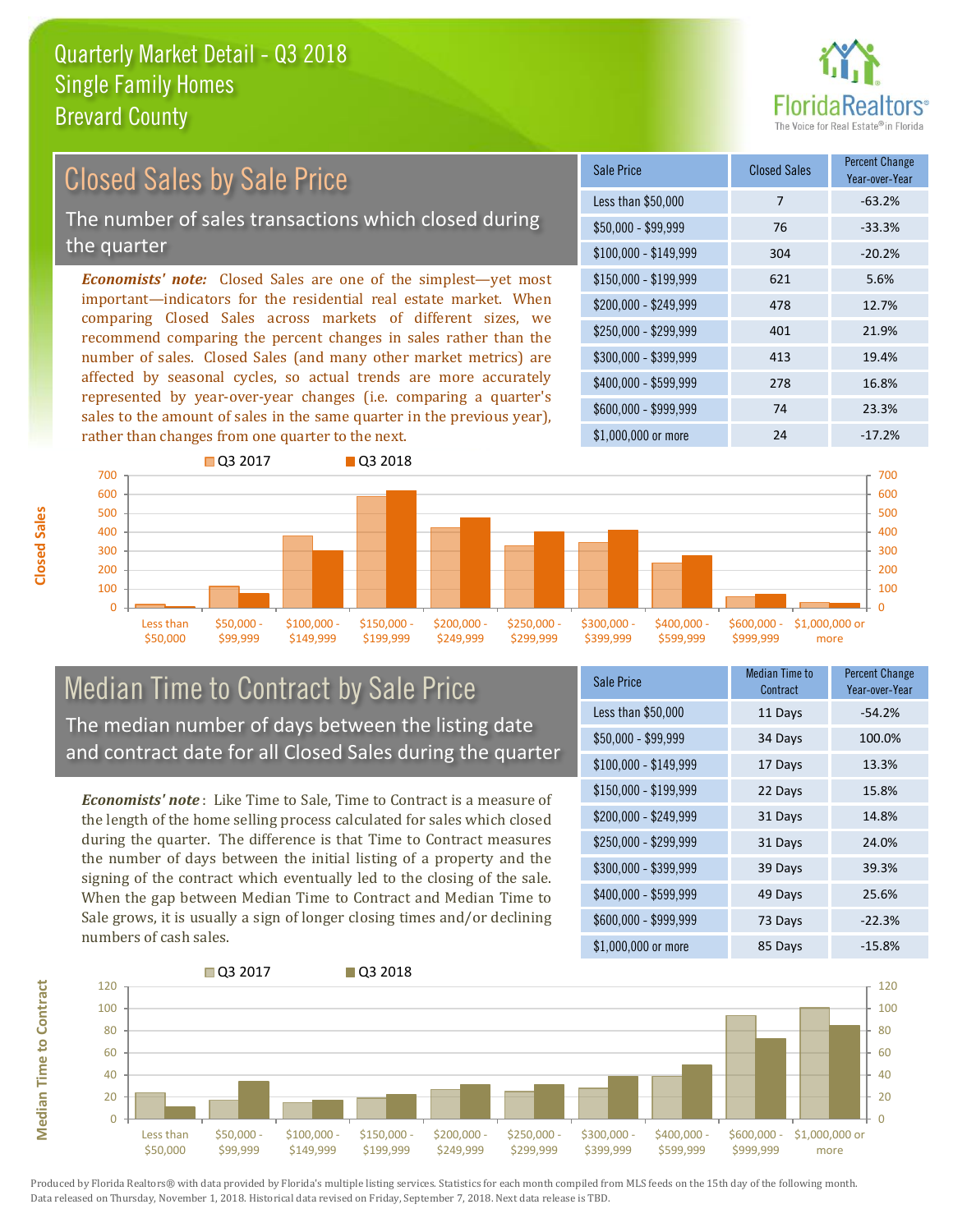

## New Listings by Initial Listing Price The number of properties put onto the market during

the quarter

*Economists' note:* New Listings tend to rise in delayed response to increasing prices, so they are often seen as a lagging indicator of market health. As prices rise, potential sellers raise their estimations of value—and in the most recent cycle, rising prices have freed up many potential sellers who were previously underwater on their mortgages. Note that in our calculations, we take care to not include properties that were recently taken off the market and quickly relisted, since these are not really *new* listings.

| <b>Initial Listing Price</b> | <b>New Listings</b> | <b>Percent Change</b><br>Year-over-Year |
|------------------------------|---------------------|-----------------------------------------|
| Less than \$50,000           | 4                   | $-75.0%$                                |
| $$50,000 - $99,999$          | 65                  | $-40.9%$                                |
| $$100,000 - $149,999$        | 337                 | $-9.4%$                                 |
| $$150,000 - $199,999$        | 752                 | 20.7%                                   |
| \$200,000 - \$249,999        | 587                 | 26.8%                                   |
| \$250,000 - \$299,999        | 426                 | 2.7%                                    |
| \$300,000 - \$399,999        | 493                 | 11.5%                                   |
| \$400,000 - \$599,999        | 390                 | 27.0%                                   |
| \$600,000 - \$999,999        | 123                 | 18.3%                                   |
| \$1,000,000 or more          | 55                  | 34.1%                                   |



#### Inventory by Current Listing Price The number of property listings active at the end of the quarter

*Economists' note* : There are a number of ways to define and calculate Inventory. Our method is to simply count the number of active listings on the last day of the quarter, and hold this number to compare with the same quarter the following year. Inventory rises when New Listings are outpacing the number of listings that go off-market (regardless of whether they actually sell). Likewise, it falls when New Listings aren't keeping up with the rate at which homes are going offmarket.

| <b>Current Listing Price</b> | Inventory | Percent Change<br>Year-over-Year |
|------------------------------|-----------|----------------------------------|
| Less than \$50,000           | 5         | $-28.6%$                         |
| $$50,000 - $99,999$          | 33        | 3.1%                             |
| $$100,000 - $149,999$        | 186       | 17.7%                            |
| $$150,000 - $199,999$        | 432       | 27.8%                            |
| \$200,000 - \$249,999        | 416       | 14.0%                            |
| \$250,000 - \$299,999        | 317       | $-0.9%$                          |
| \$300,000 - \$399,999        | 445       | 8.8%                             |
| \$400,000 - \$599,999        | 439       | 22.3%                            |
| \$600,000 - \$999,999        | 220       | 25.0%                            |
| \$1,000,000 or more          | 137       | 34.3%                            |



Produced by Florida Realtors® with data provided by Florida's multiple listing services. Statistics for each month compiled from MLS feeds on the 15th day of the following month. Data released on Thursday, November 1, 2018. Historical data revised on Friday, September 7, 2018. Next data release is TBD.

**Inventory**